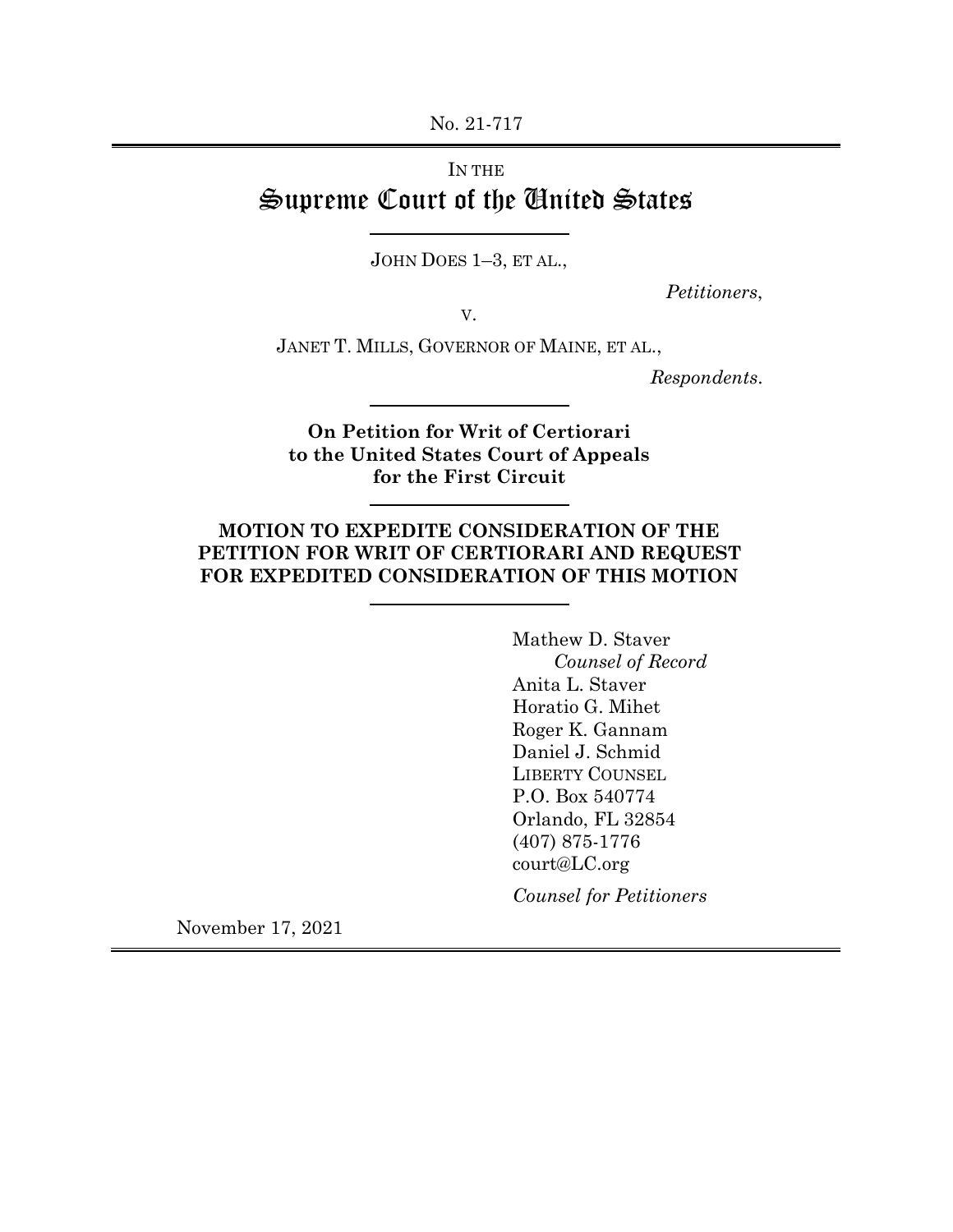Pursuant to Supreme Court Rule 21, Petitioners move for expedited consideration of their Petition for Writ of Certiorari filed November 11, 2021 and, if the Petition is granted, expedited merits briefing and oral argument. Petitioners show the Court their pressing need for swift resolution of the questions presented as follows:

#### **STATEMENT OF FACTS**

On August 12, 2021, Governor Mills announced that Maine would require healthcare workers to accept or receive one of the three, currently available COVID-19 vaccines as a condition to continued employment in the healthcare profession. (Pet. 7 (citing Office of Governor Janet T. Mills, *Mills Administration Requires Health Care Workers To Be Fully Vaccinated Against COVID-19 By October 1* (Aug. 12, 2021), https://www.maine.gov/governor/mills/news/mills-administrationrequires-health-care-workers-be-fully-vaccinated-against-covid-19-october

(hereinafter "COVID-19 Vaccine Mandate")).) Pursuant to the Mandate, Dr. Shah and the Maine Center for Disease Control and Prevention ("MCDC") amended 10-144 C.M.R. Ch. 264 to strip healthcare workers in Maine of their pre-existing right to request and obtain a religious exemption and accommodation from the Mandate. (Pet. 8 (citing V. Compl. ¶ 46).) In fact, as acknowledged by MCDC, Maine specifically and intentionally removed the religious exemption from mandatory immunizations effective September 1, 2021. (*Id.* (citing V. Compl. ¶ 49 ("The health care immunization law has removed the allowance for philosophical and religious exemptions and has included influenza as a required immunization.")).) The only exemptions Maine now allows for healthcare workers are for those individuals for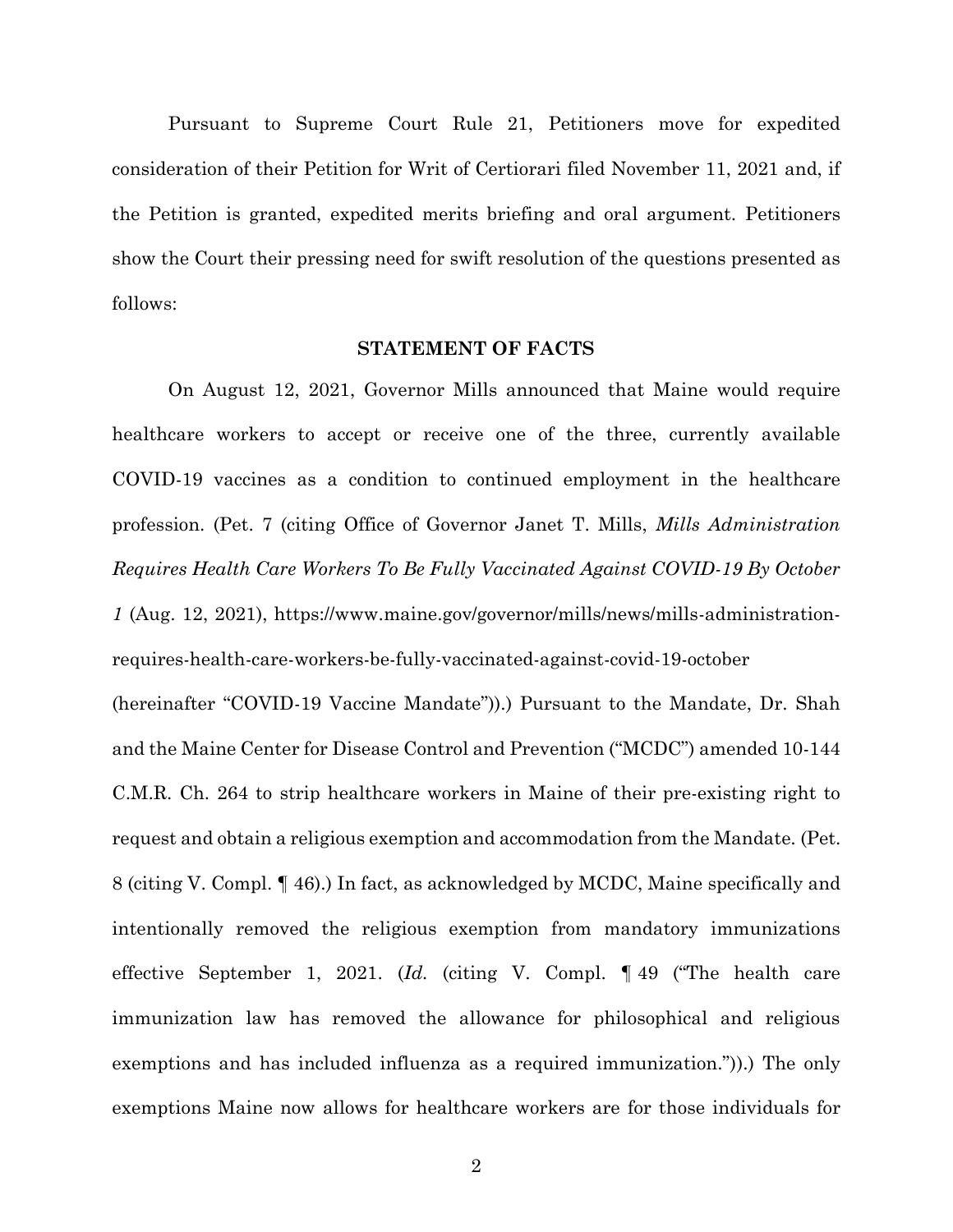whom an immunization is medically inadvisable and who provide a written statement from a doctor documenting the need for an exemption. (*Id.* (citing V. Compl. ¶ 47).)

As detailed in the Petition, Petitioners have sincerely held religious beliefs that preclude them from accepting or receiving any of the three available COVID-19 vaccines because of their connection to cell lines of aborted fetuses, whether in the vaccines' origination, production, development, testing, or other inputs. (Pet. 8–9 (citing V. Compl. ¶ 50).) Maine does not dispute that its new rule burdens the exercise of sincerely held religious beliefs. *Does 1-3 v. Mills*, No. 21A90, 2021 WL 5027177 (U.S. Oct. 29, 2021) (Gorsuch, J., dissenting). Rather, Respondents maintain they have no obligation to provide accommodations for sincerely held religious beliefs despite granting individualized medical exemptions. As a result, some Petitioners have already been fired for refusing to violate their religious beliefs, and others are facing imminent termination.

### **PROCEDURAL BACKGROUND**

Petitioners filed this action in the district court on August 25, 2021, and immediately moved for preliminary injunctive relief. (Pet. 17.) Over Petitioners' objections, the district court delayed a hearing until September 20. (*Id.*) The court then kept Petitioners' emergency motion under advisement for more than three weeks, waiting to rule until two days before Petitioners' vaccine compliance deadline. (Pet. 18.) On October 13, the district court finally denied Petitioners' preliminary injunction motion, holding that Petitioners were unlikely to succeed on the merits of their challenge to the Governor's COVID-19 Vaccine Mandate. (Pet. 18; App. 51a.)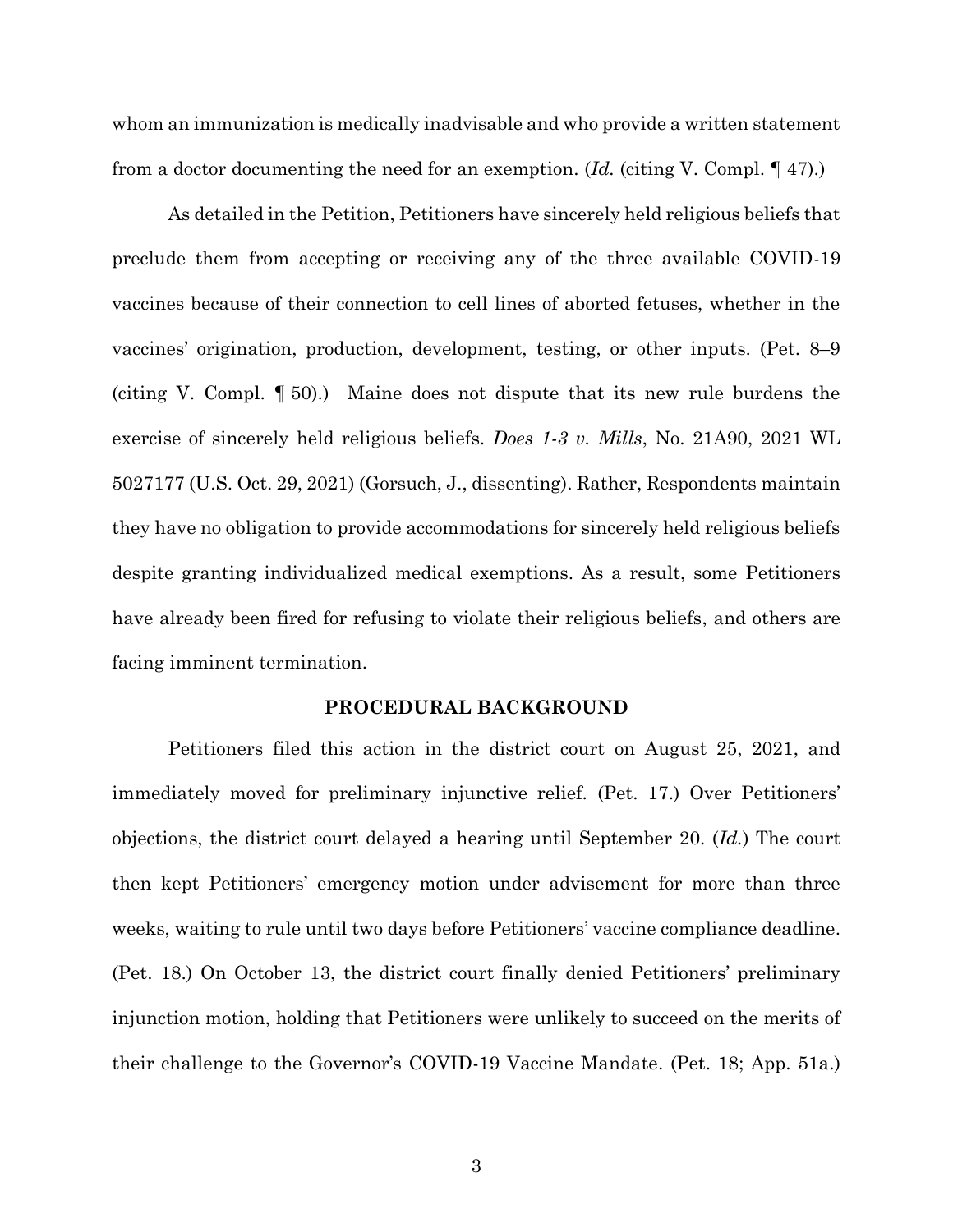Petitioners noticed their appeal to the First Circuit on the same day, within one hour of the district court's denial. (Pet. 1.)

In Petitioners' preliminary injunction motion to the district court, pursuant to Fed. R. App. P.  $S(a)(1)(C)$ , Petitioners also requested the alternative relief of an injunction pending appeal (IPA) if the court denied the preliminary injunction, which the district court also denied. (Pet. 18; App. 49a.) Within one hour of the First Circuit's docketing Petitioners' appeal on October 14, Petitioners filed an emergency IPA motion to the court. (Pet. 18.) The First Circuit Court denied the IPA motion without explanation on October 15. (App. 47a.) Petitioners applied to this Court for an emergency writ of injunction on the same day, October 15, and Justice Breyer denied that application without prejudice on October 19. (App. 45a.) Also on October 19 the First Circuit issued its decision affirming the district court's denial of a preliminary injunction. (Pet. 18; App. 12a.) The next day, October 20, Petitioners submitted to this Court a new emergency application for a writ of injunction, pending disposition of their forthcoming petition for writ of certiorari. (Pet. 18.) The Court denied the application on October 29. (App. 1a.) Petitioners filed their certiorari petition on November 11, 2021.

#### **ARGUMENT**

"If human nature and history teach anything, it is that civil liberties face grave risks when governments proclaim indefinite states of emergency." *Does 1-3 v. Mills,*  No. 21A90, 2021 WL 5027177, at \*8 (U.S. Oct. 29, 2021) (Gorsuch, J., dissenting). In this case, every day that the Court allows Maine to flagrantly disregard the First Amendment, Title VII, and Supremacy Clause is another day that Maine's citizens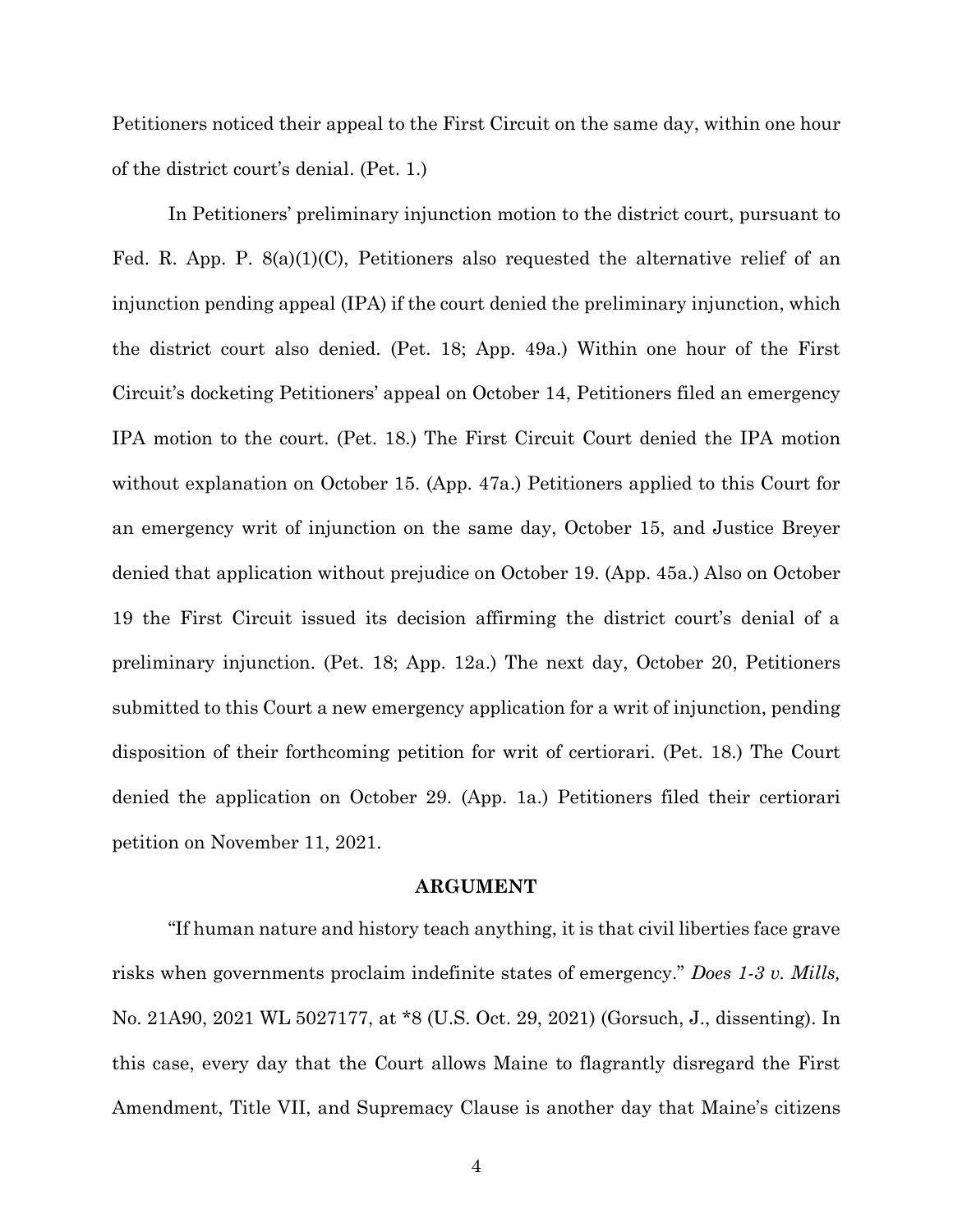are stripped of their right to free exercise of religion and the Title VII guarantees against religious discrimination. As a result of the First Circuit's decision to uphold Maine's COVID-19 Vaccine Mandate, hundreds of healthcare workers in Maine are losing their jobs and the financial means to provide for themselves and their families—they are jobless because Maine showed preferential treatment to those with secular reasons for refusing the vaccine over those with sincerely-held religious reasons.

The First Circuit decision sets dangerous precedent that states can nullify federal constitutional rights, Title VII, and the Supremacy Clause. Indeed, Maine is not alone in its frontal attack on the Supremacy Clause: New York's COVID-19 vaccine mandate also removed any right of healthcare workers to seek a religious exemption. Justice Sotomayor currently has before her two emergency applications for writs of injunction against the New York mandate pending disposition of forthcoming petitions for writs of certiorari, *see We The Patriots USA, Inc. v. Hochul*, No. 21A125, *and Dr. A v. Hochul*, No. 21A145, seeking review of the Second Circuit's decision in *We The Patriots USA, Inc. v. Hochul*, Nos. 21-2179, 21-2566, 2021 WL 5276624 (2d Cir. Nov. 12, 2021), *clarifying* 2021 WL 5121983 (2d Cir. Nov. 4, 2021) (consolidated for decision with *Dr. A*). Justice Sotomayor has requested and received responses to both applications. Furthermore, private employers around the nation are similarly denying religious exemptions, resulting in lawsuits. *See, e.g.*, *Jane Does 1-14 v. NorthShore University Health System,* No. 1:21-cv-05683 (N.D. Ill. Oct. 29, 2021) (granting emergency injunctive relief against health system's vaccine mandate,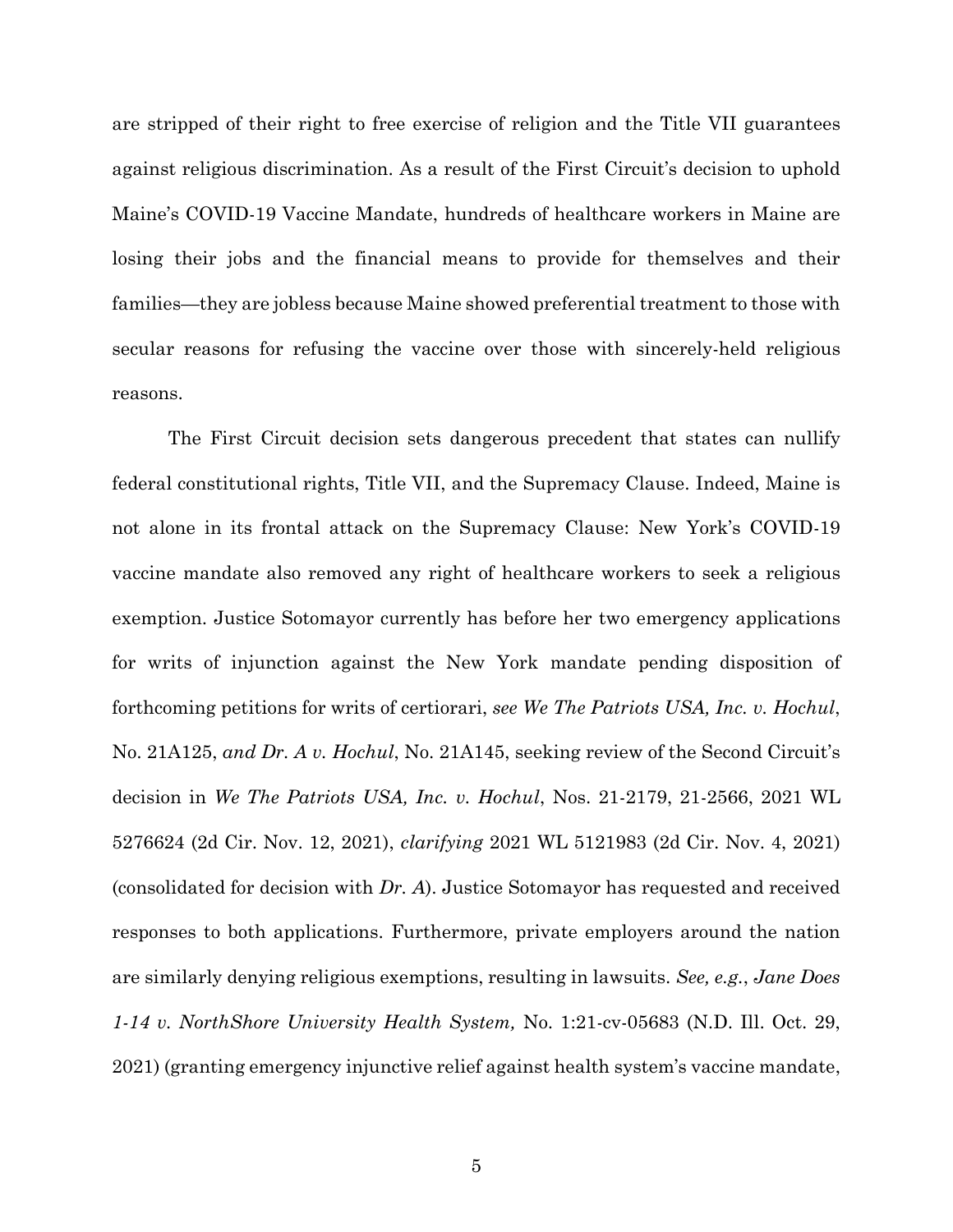to fourteen plaintiffs and putative class representatives who faced termination after health system refused to consider exemption requests based on sincerely held religious beliefs). This Court should swiftly and clearly assert federal law's supremacy under these circumstances and preserve the cherished First Amendment liberties and critical Title VII rights being eroded each day.

Any argument that Maine should be permitted wide deference as it addresses COVID-19 must be tempered by the principle that "[g]overnment is not free to disregard the First Amendment in times of crisis." *Roman Catholic Diocese of Brooklyn v. Cuomo,* 141 S. Ct. 63, 69 (2020) (Gorsuch, J., concurring). Nor should judicial deference to states in a time of emergency or crisis "mean wholesale judicial abdication, especially when important questions of religious discrimination, racial discrimination, free speech, or the like are raised." *Roman Catholic Diocese*, 141 S. Ct. at 74 (Kavanaugh, J., concurring). Nearly a year ago, the Court taught that no temporary restriction of constitutional rights purportedly based on emergency COVID-19 measures could ever be justified as long-term restrictions on constitutionally guaranteed rights. As Justice Gorsuch explained in his concurring opinion in *Roman Catholic Diocese*, "[e]ven if the Constitution has taken a holiday during this pandemic, it cannot become a sabbatical. . . . [C]ourts must resume applying the Free Exercise Clause. Today, a majority of the Court makes this plain." *Id.* at 70 (Gorsuch, J., concurring). Only the Court's immediate intervention will ensure that Mainers' federal rights are protected from Maine's blatant effort to subvert federal law.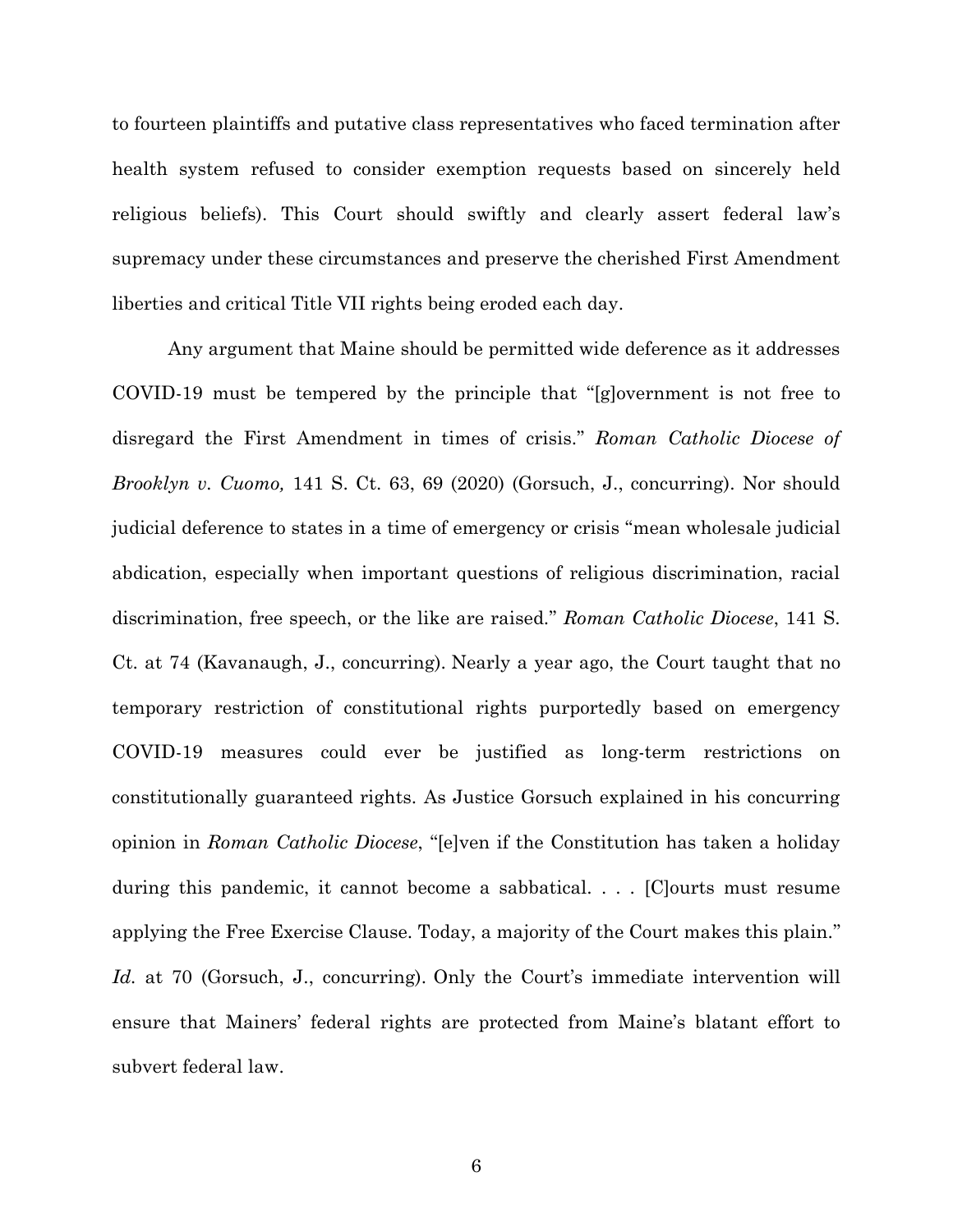The Court has previously expedited review when faced with watershed constitutional matters that call for urgent intervention. For example, in reviewing the military's power to try foreign saboteurs captured on U.S. soil, the Court held that expedited review was required—

> In view of the public importance of the questions raised by their petitions and of the duty which rests on the courts, in time of war as well as in time of peace, *to preserve unimpaired the constitutional safeguards of civil liberty*, and because in our opinion the public interest required that we consider and decide those questions without any avoidable delay . . . .

*Ex parte Quirin*, 317 U.S. 1, 19 (1942) (emphasis added); *see also Hamdan v. Rumsfeld*, 548 U.S. 557, 588 (2006) ("Far from abstaining pending the conclusion of military proceedings, which were ongoing, we convened a special Term to hear the case and expedited our review."). The Court also granted expedited review of a challenge to the constitutionality of an executive agency. *See, e.g.*, *Hannah v. Larche*, 361 U.S. 910 (1959) & 363 U.S. 420 (1960) (expediting briefing and oral argument to review authorization and constitutionality of Civil Rights Commission).

Questions concerning the scope of executive branch power have also triggered expedited review. *See, e.g., Dames & Moore v. Regan,* 452 U.S. 932, 933 (1981) (challenging President's authority to extinguish property rights of private individuals to comply with Iranian Hostage settlement); *United States v. Nixon*, 417 U.S. 927 (1974) (granting certiorari before judgment and scheduling oral argument five-anda-half weeks later); *New York Times Co. v. United States*, 403 U.S. 713, 753 (1971) (reviewing Executive Branch's effort to prevent the publication of classified information); *Youngstown Sheet & Tube Co. v. Sawyer*, 343 U.S. 937 (1952) (granting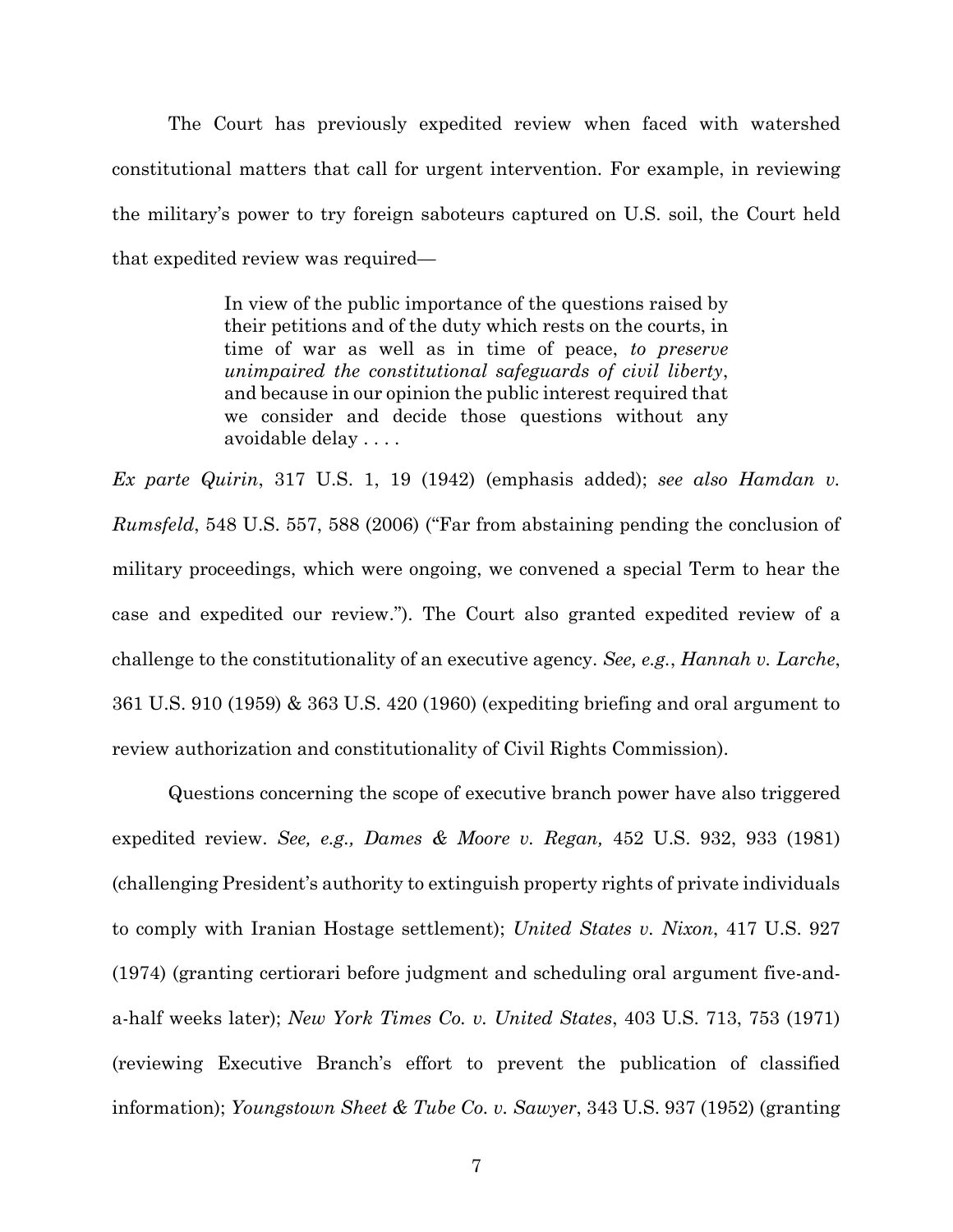certiorari before judgment to review President Truman's nationalization of steel mills).

Maine's refusal to follow federal law and the United State Constitution is a similarly unprecedented action that merits expedited review. The Governor, through her COVID-19 Vaccine Mandate, is violating the First Amendment's Free Exercise Clause by expressly prohibiting religious exemptions to mandatory vaccination for healthcare workers while endorsing broad medical exemptions for the same healthcare workers. The Mandate's prohibition of religious exemptions also requires private employers to disregard Title VII's religious accommodation requirements by denying employees a process for seeking and obtaining reasonable accommodation of their sincerely held religious beliefs against COVID-19 vaccination, even where such accommodation is possible without imposing an undue hardship on employers. Thus, Maine's actions violate the First Amendment, essentially mandate religious discrimination under Title VII, and are preempted by the Supremacy Clause.

All Petitioners seek in this lawsuit the ability to continue providing the healthcare they have provided to patients throughout the pandemic—throughout their careers—and to do so under the same protective measures that have sufficed for them to be considered superheroes for the last 18 months. As Petitioners have advised their employers, Petitioners remain ready, willing, and able to comply with all reasonable health and safety protocols necessary to accommodating their religious objections to COVID-19 vaccination. (V. Compl. ¶¶ 75, 76.) Essentially, Petitioners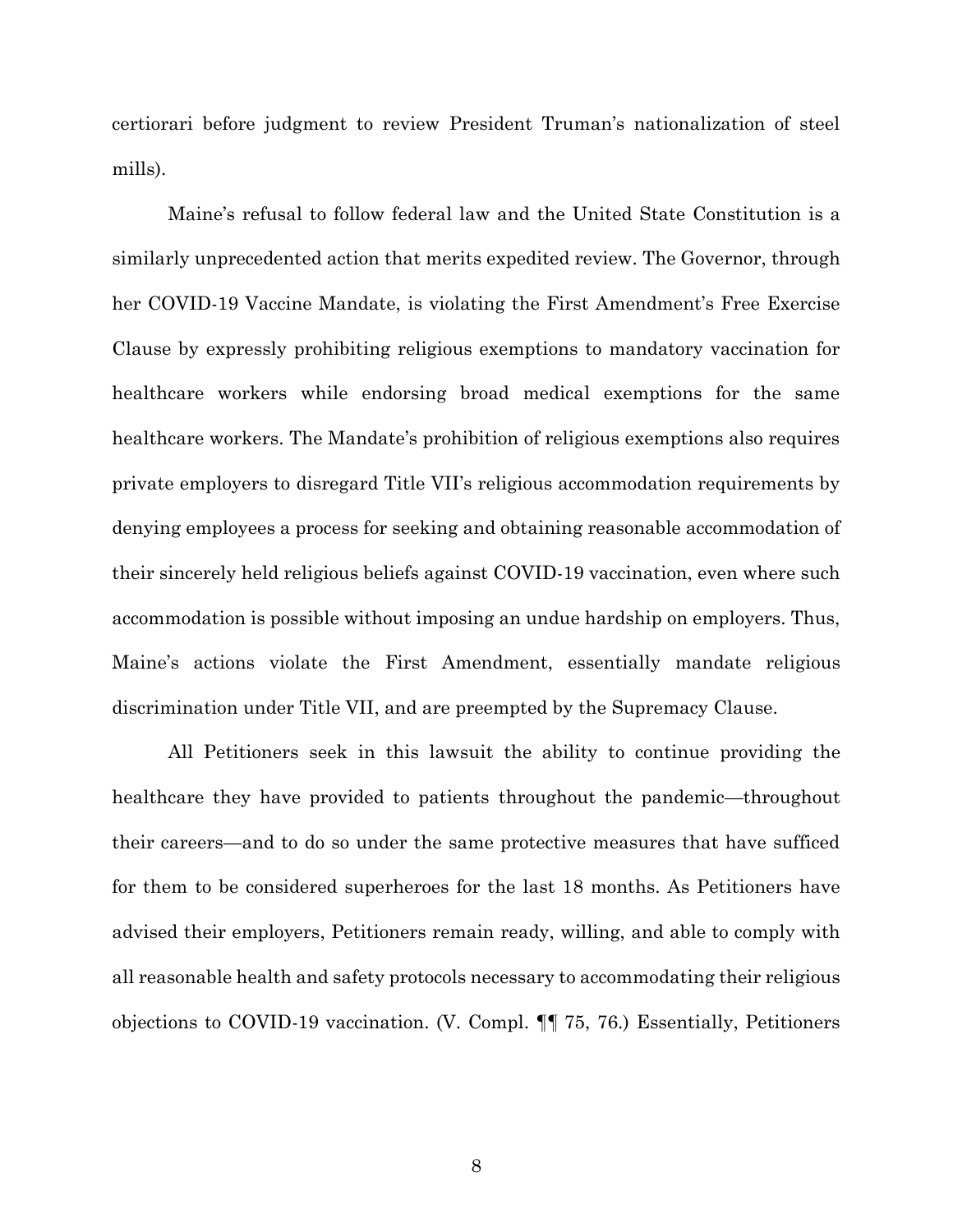seek to have their religious objections accommodated on the same terms as workers whose medical exemptions from vaccination have been accommodated.

Because the deadline imposed by Respondents' unconstitutional mandate demands that Petitioners choose between violating their sincerely held religious beliefs or losing their livelihoods, relief cannot wait. Petitioners and other healthcare workers in Maine are already being told not to report to work, are being terminated, and are facing the irreparable loss of cherished free exercise rights each day. No American should be faced with this unconscionable choice, especially the healthcare heroes who have served us admirably for the entire duration of COVID-19. As Justice Gorsuch noted,

> Where many other States have adopted religious exemptions, Maine has charted a different course. There, healthcare workers who have served on the front line of the pandemic for the last 18 months are bow being fired and their practice shuttered. All for adhering to their constitutionally protected religious beliefs. *Their plight is worthy of our attention*.

(App. 11a (emphasis added).)

Only the Court can provide the necessary relief to stop this latest incursion of religious discrimination throughout the Nation. As Justice Gorsuch stated earlier this year, "[e]ven in times of crisis—perhaps *especially* in times of crises—we have a duty to hold governments to the Constitution." *South Bay United Pentecostal Church v. Newsom*, 141 S. Ct. 716, 718 (2021) (Gorsuch, J., statement). Here, the Court is faced with a new "variant" of religious discrimination—a refusal to recognize the religious objections to COVID-19 vaccines sincerely held by countless individuals across the Nation. In a land born on the will to be free, "take the jab or take a hike"